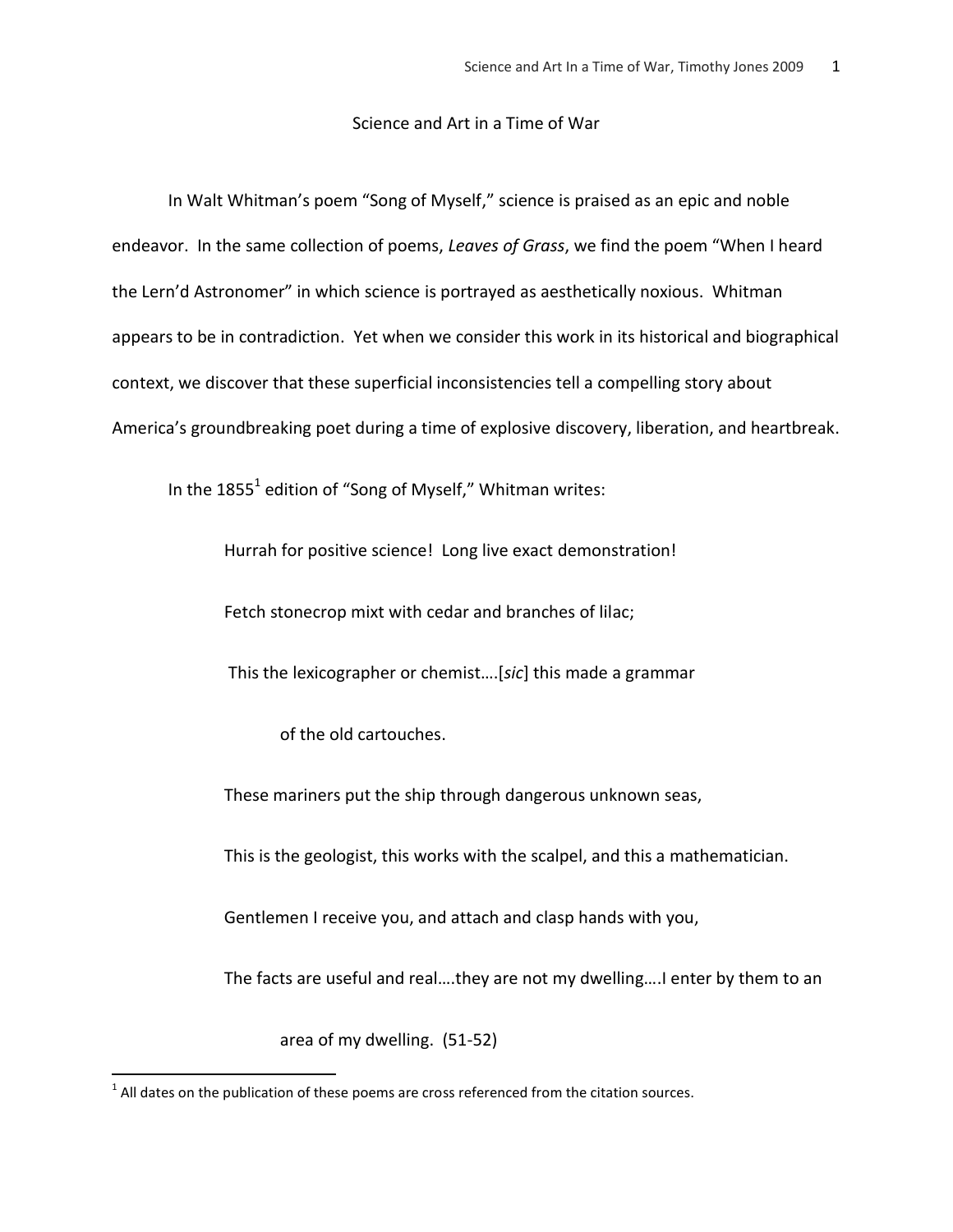Here, Whitman presents science as a bold endeavor which produces an evolving body of knowledge that inspires the artist and augments his or her craft. We can find a similar quote in his 1860 poem, "The Indications." Whitman more explicitly links the artist with the scientist when he writes, "The words of poems are the tuft and final applause of science," concluding:

> The builder, geometer, chemist, anatomist, phrenologist, artist—all these underlie the maker of poems, the answerer. $<sup>2</sup>$ </sup>

Whitman's use of the discoveries, principles, and imagery of science in his work was examined in Joseph Beaver's *Walt Whitman—Poet of Science*. Beaver meticulously presents evidence that Whitman engaged in extensive self-education in the various branches of science during the years 1848-1855, including astronomy, geology, chemistry, physics, mathematics, and anatomy (132-133). Whitman's education was judicious, and though we can find scientific ideas sprinkled throughout his oeuvre, all of these ideas continue to be relevant over a hundred years later. Living in a time of extraordinary scientific discovery and industrial innovation, Whitman was punctilious in cross-referencing, and noted to himself to be "careful to put in only what must be appropriate centuries hence" (Beaver 135). In his preface to the first edition of *Leaves of Grass*, Whitman outlines his motivation for these studies when he writes that scientist are not poets, "but they are the lawgivers of poets and their construction underlies the structure of every perfect poem" (17). Indeed, according to Whitman, the poet should build his or her artistic foundations upon science. We read of Whitman's beautiful definition of the

 $\overline{\phantom{a}}$ 

 $^2$  This part of the quote comes from the "Death-bed" edition of the poem Whitman published in 1891-1892. The intent is the same, but the later version is more eloquent, se[e http://www.bartleby.com/142/1008.html#89.](http://www.bartleby.com/142/1008.html#89)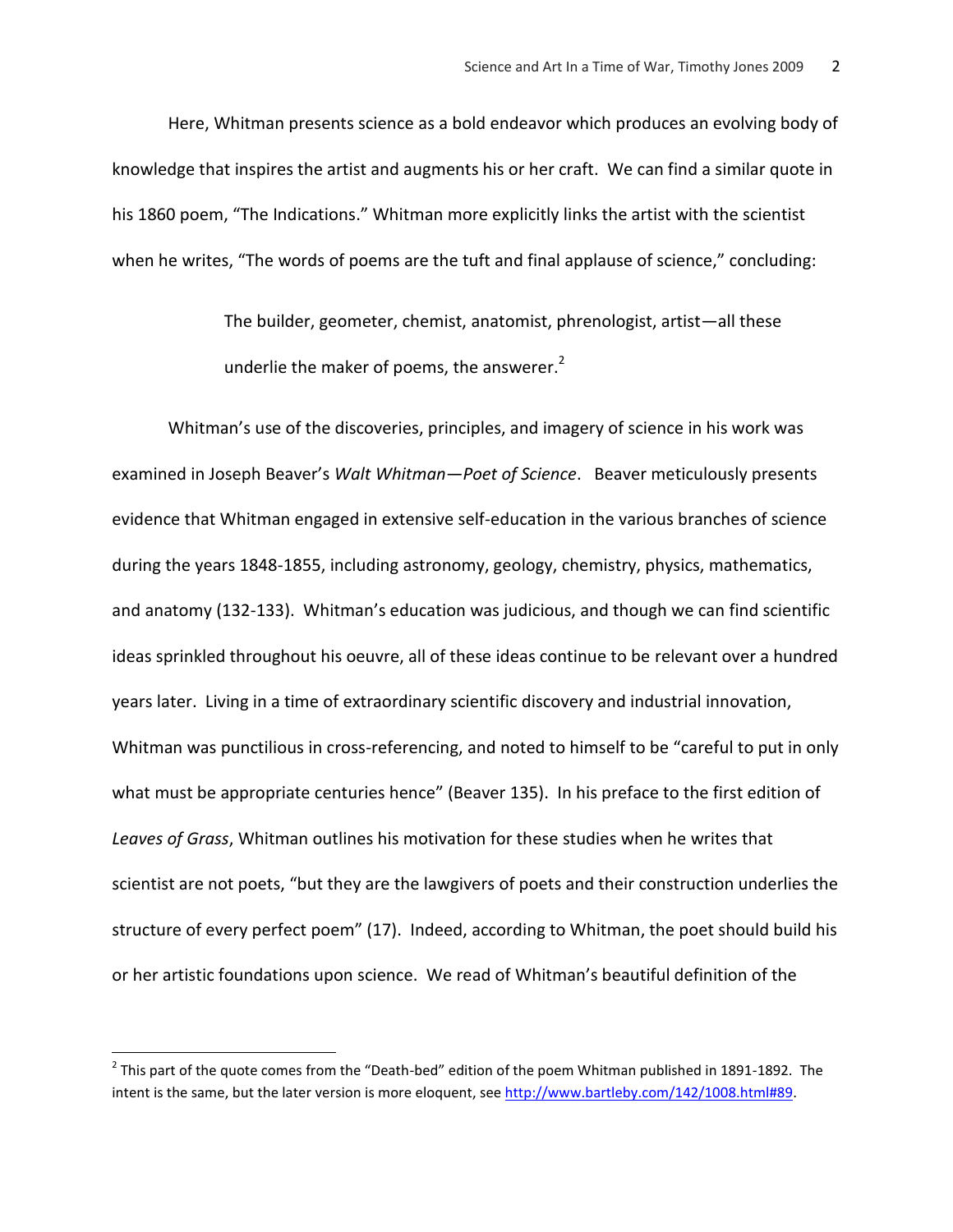"American literat", presented in his 1856 version of "Poem of Many in One" (later published "As I Sat Alone by Blue Ontario's Shores" with these lines removed):

An American literat fills his own place, He justifies science—

did you think the demonstrable less divine than the mystical?

…He possesses the superiority of genuineness over fiction and romance,

As he emits himself, facts are showered over with light.

The day-light is lit with more volatile light—the deep between the setting and

rising sun goes deeper many fold.<sup>3</sup>

In his writings predating the American Civil War, Whitman's enthusiasm for science is filled with ebullient optimism. But by 1865, the bloodiest war ever fought on American soil had exhausted and demoralized the entire nation. Whitman was no exception, and we find a remarkable change in his attitude towards science in the poem "When I Heard the Lern'd Astronomer":

When I heard the lern'd astronomer,

When the proofs, the figures, were ranged in columns before me,

When I was shown the charts and diagrams, to add, divide, and measure them,

When I sitting heard the astronomer where he lectured with much applause…

l

<sup>&</sup>lt;sup>3</sup> Notes on "As I Sat Alone by Blue Ontario's Shores". <u>Bartleby.com: Great Books Online</u>.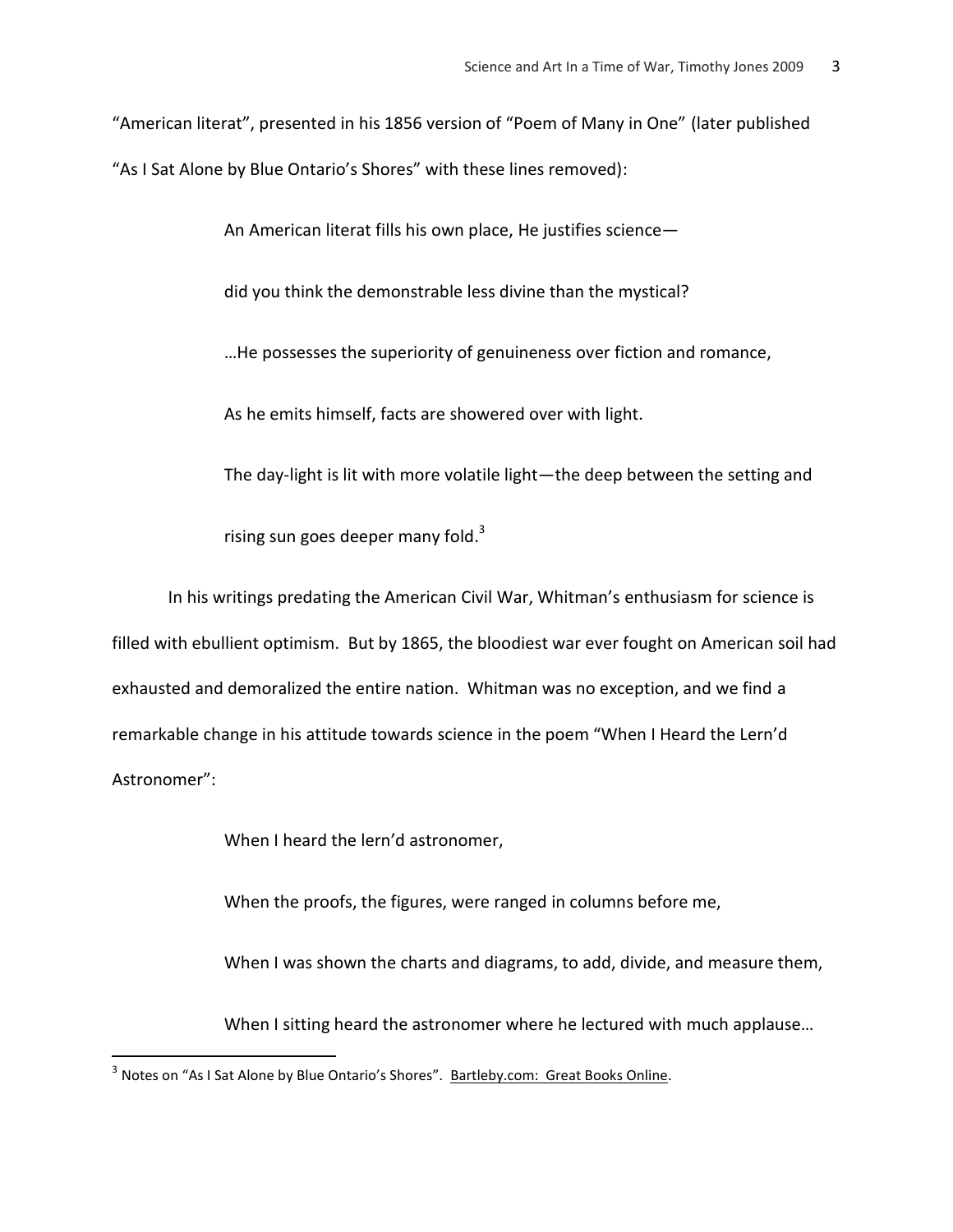How soon unaccountable I became tired and sick,

Till rising and gliding out I wander'd off by myself,

In the mystical moist night-air, and from time to time,

Look'd up in perfect silence at the stars. (423)

Whitman now finds himself "tired and sick" of the "exact demonstration" he once acclaimed. Beaver attempts to explain the unexpected nature of this poem, but lacks historical context. He supposes that "we all at times grow weary of subjects we study, even when the subject is of great interest to us" (7). This argument grows less convincing when we realize how uninhibited Whitman was in refining his work and purging it of faulty material. For example, his short-term flirtation with the fraudulent but popular movement of Phrenology, which purported that personal characteristics could be determined by the shape of one's head, was renounced by Whitman when he removed all references to it from his works (Beaver, 135). Furthermore, when we compare the first and last edition of *Leaves of Grass*, we find that many poems had been drastically revised. If "When I Heard the Lern'd Astronomer" had been the product of a fit of temporary weariness, it seems unlikely he would have placed it in his pièce de résistance. We are thus motivated to look for a more substantive origin for Whitman's suddenly negative sentiments.

"When I Heard the Lern'd Astronomer" was first published ten years after "Song of Myself" and at the end of the American Civil War. From his writings we can infer that the war had an immense impact on Whitman. His work shortly after the war is far less romantic and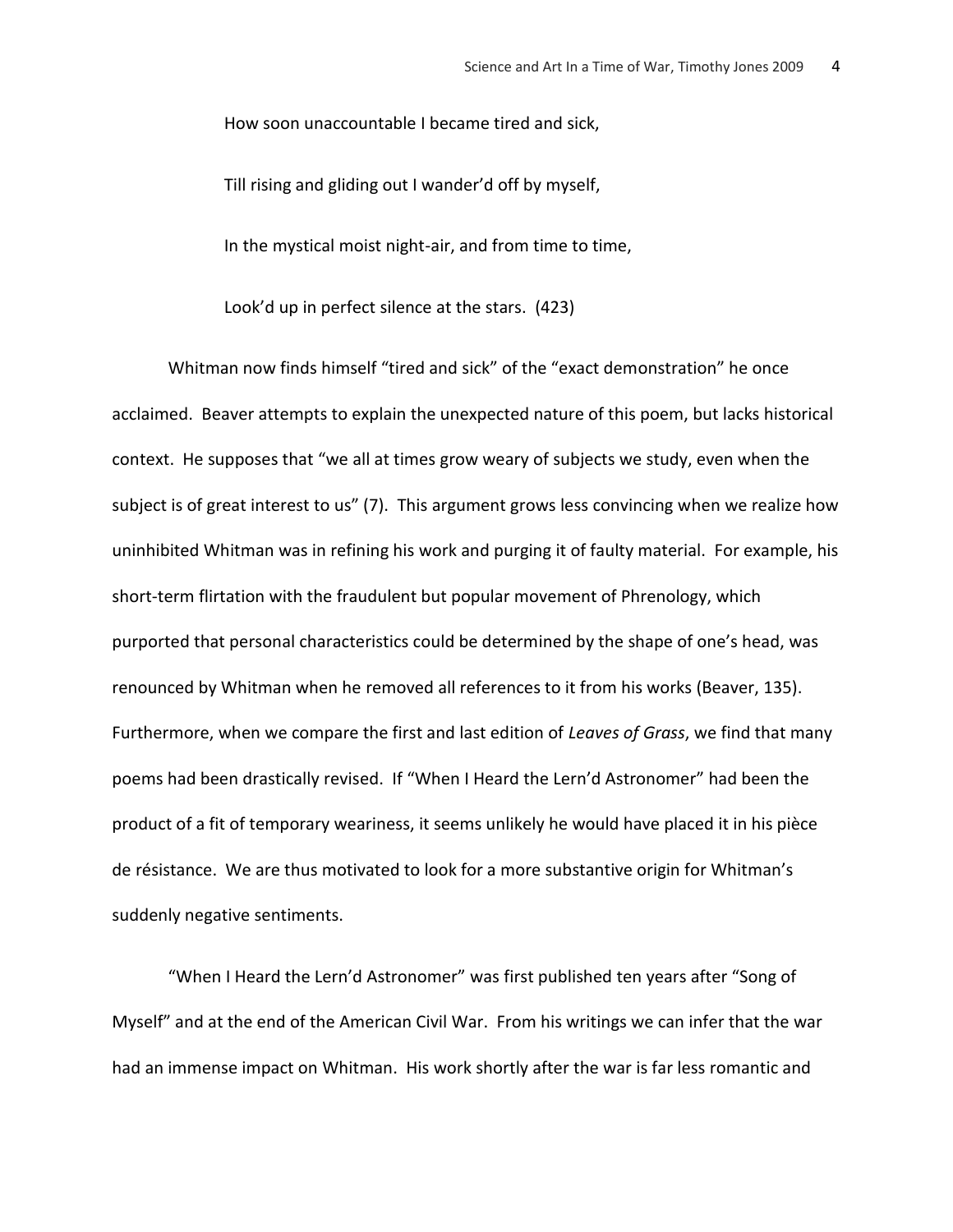focuses on the experience of the present with a sharpness that would come naturally to one who has seen immense suffering and death. We read about Whitman volunteering as a Union wound dresser (army nurse), where he provides explicit and heartbreaking detail of the human cost of war. "The Wound Dresser" (1865) closes mournfully:

The hurt and wounded I pacify with soothing hand,

I sit by the restless all the dark night, some are so young.

Some suffer so much, I recall the experience sweet and sad,

(Many a soldier's loving arms about this neck have cross'd and rested,

Many a soldier's kiss dwells on these bearded lips.) (457)

The death and misery he witnessed as an army nurse was produced by the struggle between two war machines designed and empowered with the same science and industrial might that Whitman had previously endorsed without reservation. This could only have added to the bitterness of his war-time experience. The war saw many technological innovations, such as the introduction of the legendary ironclads, the use of rapid-fire guns, and the first use of the mechanically fused land mine in warfare. Whitman's disgust at the deconstruction of that beautiful night's sky into charts and equations does not contradict the awe he expresses for science in his earlier works when viewed in this historical context. It seems likely that "When I Heard the Lern'd Astronomer" reflects a measure of angst that came with a sobering reassessment of the role of the sciences and industry in human society.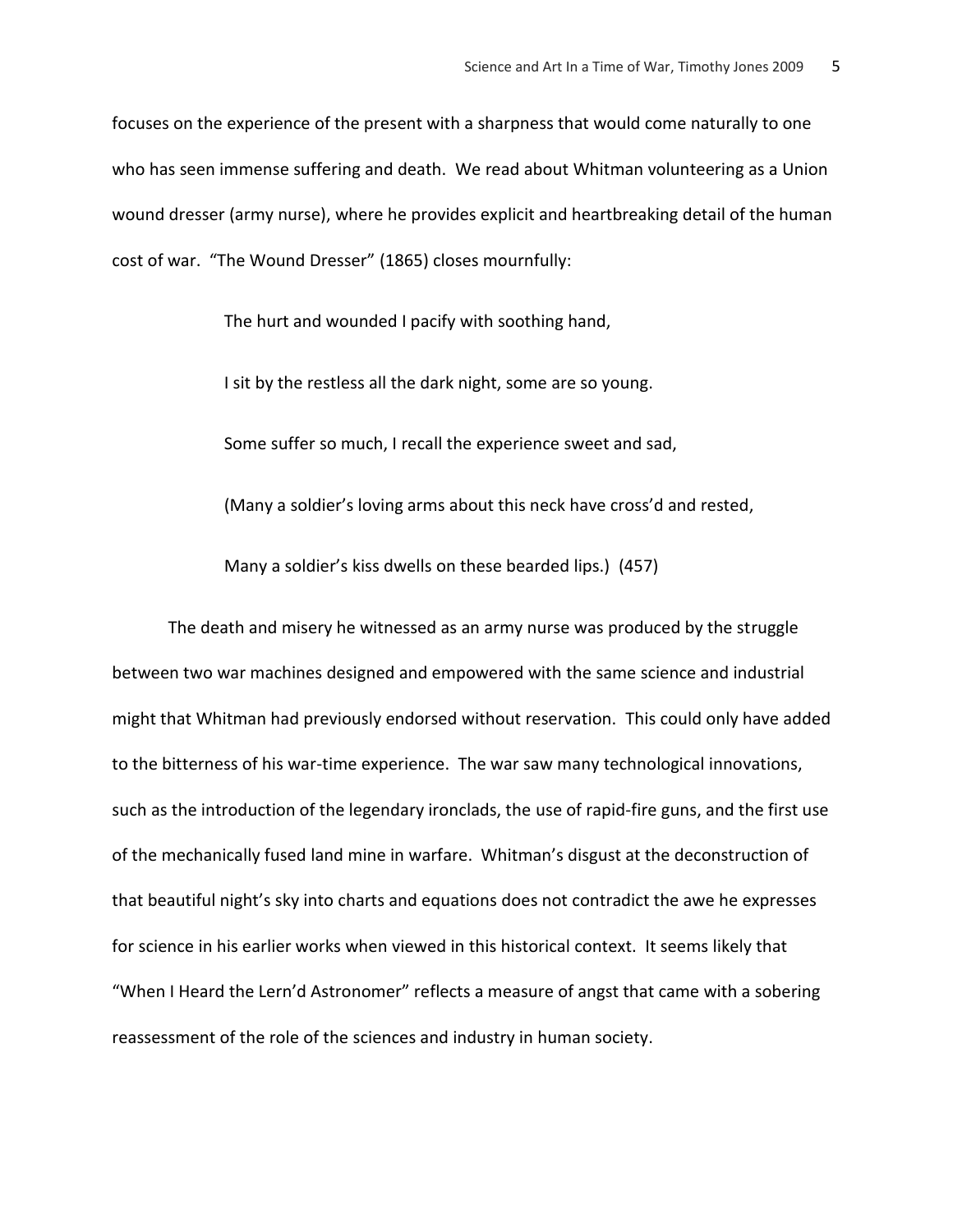His new-found sobriety lasted for the remainder of his life. For example, in 1874 he writes in "Song of the Universal":

Lo! keen-eyed, towering Science!

As from tall peaks the Modern overlooking,

Successive, absolute fiats issuing.

Yet again, lo! the Soul-above all science; (380)

Where once he wrote of the practitioners of science and industry as "mariners [putting] the ship through dangerous unknown seas", now he writes of science as a distant "towering" enterprise issuing "absolute fiats". We are reminded that the soul is "above all science". Whitman transmutes the unguarded optimism of science found in his 1860 poem "Chants Democratic 21" into a more cautionary message in its 1871 incarnation "As I Walk These Broad Majestic Days". In the former poem, Whitman hears the "éclat of the world" in the "announcements of recognized things—science, / The approved growth of cities, and the spread of inventions" (see citations). In the later poem, Whitman adds a line in which science and industry are described as "a grand procession to music of distant bugles pouring / triumphantly moving and grander heaving in sight" (617). But the post-war version begins darkly and presciently:

As I walk these broad majestic days of peace,

(For the war, the struggle of blood finish'd, wherein, O terrific Ideal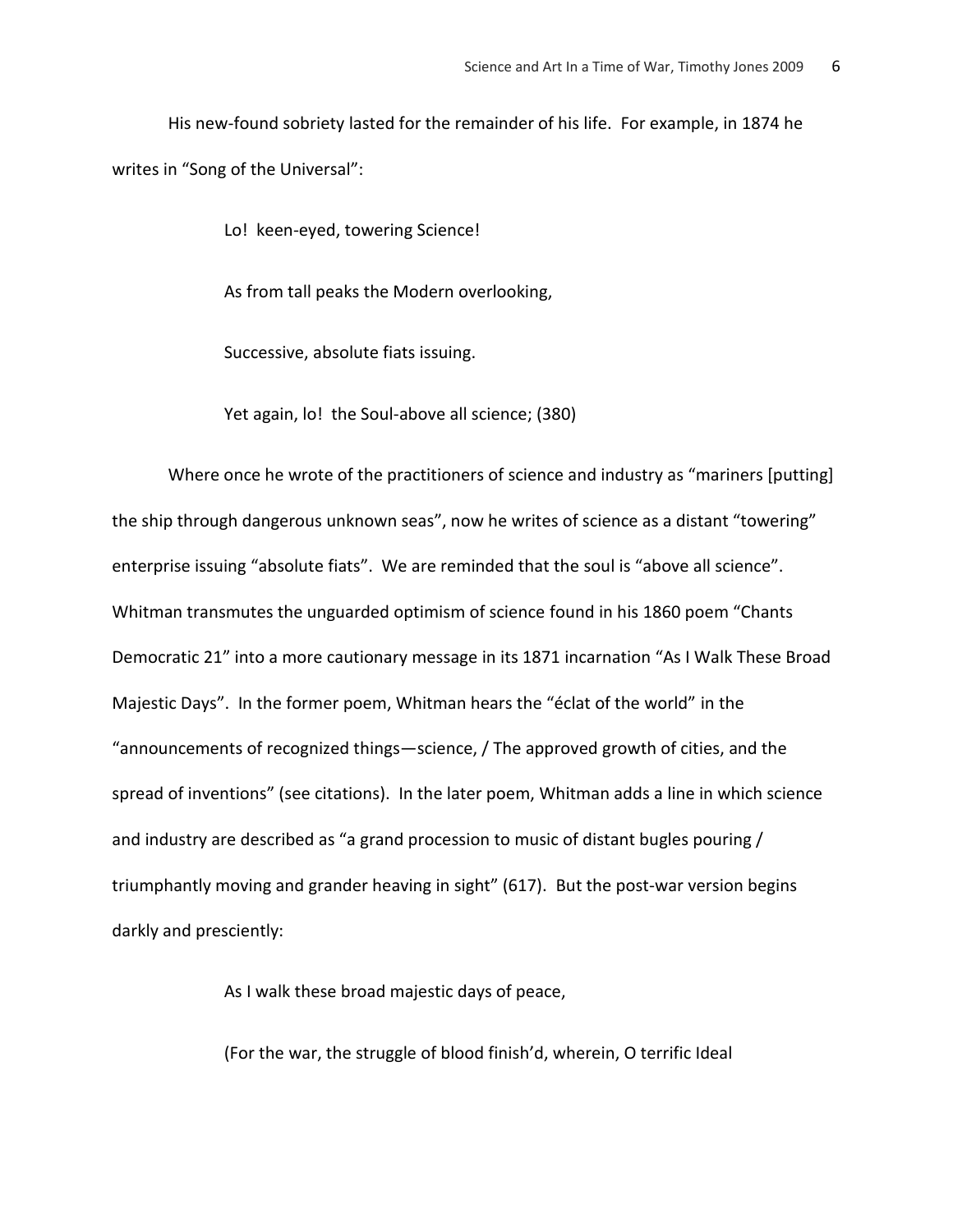Against vast odds erewhile having gloriously won,

Now thou stridest on, yet perhaps in time toward denser wars,

Perhaps to engage in time in still more dreadful contests, dangers,

Longer campaigns and crises, labors beyond all others) (616)

In attempting to thoroughly understand Whitman, an impossible but fruitful goal, we must contextualize his work with his life and his times. We must also let the poet speak for himself. He seems to contradict himself, in terms of tone and attitude, when writing on the topic of science. Even when writing about the Civil War, brutal and terrifying as it was, Whitman notes that it led to the emancipation of millions of human beings from the institution of slavery—progress towards "the divine average—Freedom to every slave on the face of the earth" (Whitman, Chants Democratic 21). His work, seen over time, is unified not by any single solid opinion on these broad and important topics, but a mixture of opinions which, put side by side, indicate the possibility that these issues transcend any simplistic moral and aesthetic judgment. What is even more remarkable is that Whitman was quite aware that his work presented the audience with such apparent contradictions. In "Song of Myself", Whitman wrote:

Do I contradict myself?

Very well then....I contradict myself;

I am large….I contain multitudes. (90)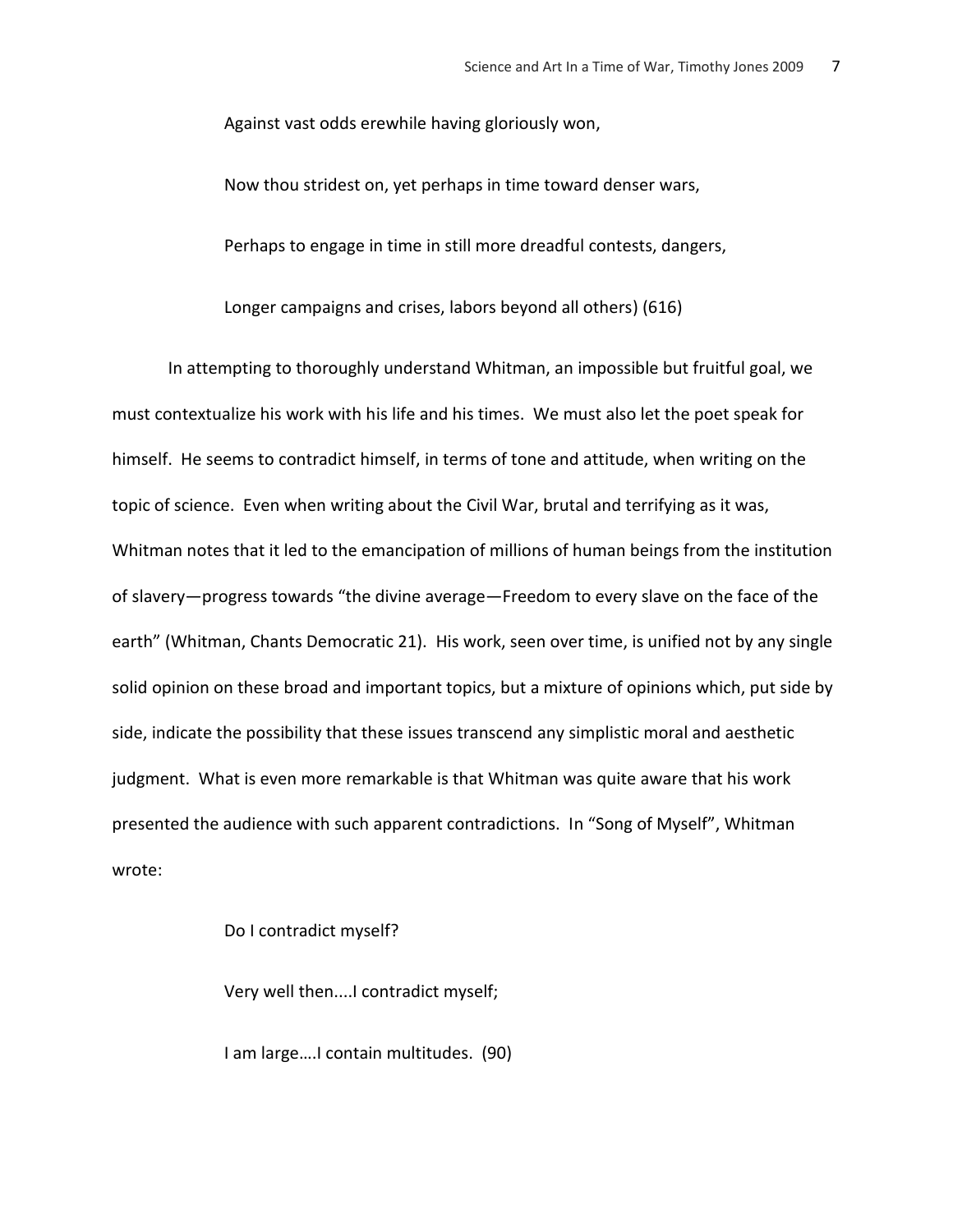Here is an artist who had the courage to not only admit his contradictions, but to embrace them as part of his broader life's work. He lets us in on the secret: "I am large-I contain multitudes." The message is clear—so do we all, as do all of our various collective endeavors. Whitman wanted to be a poet who wholly embraced one such revolutionary endeavor, science, but to do so he also needed to embrace its contradiction: that science is the enabler of both liberation and misery. As scientific knowledge and technological innovation continue their promised "grand procession", humanity's growing capability for violence and destruction marches along. In the face of these forces, we must not lose sight of our own humanity. Whitman is clear that, beyond the basic biology, what it means to be human is outside of the measure of science. We will find our meaning in our multitudes.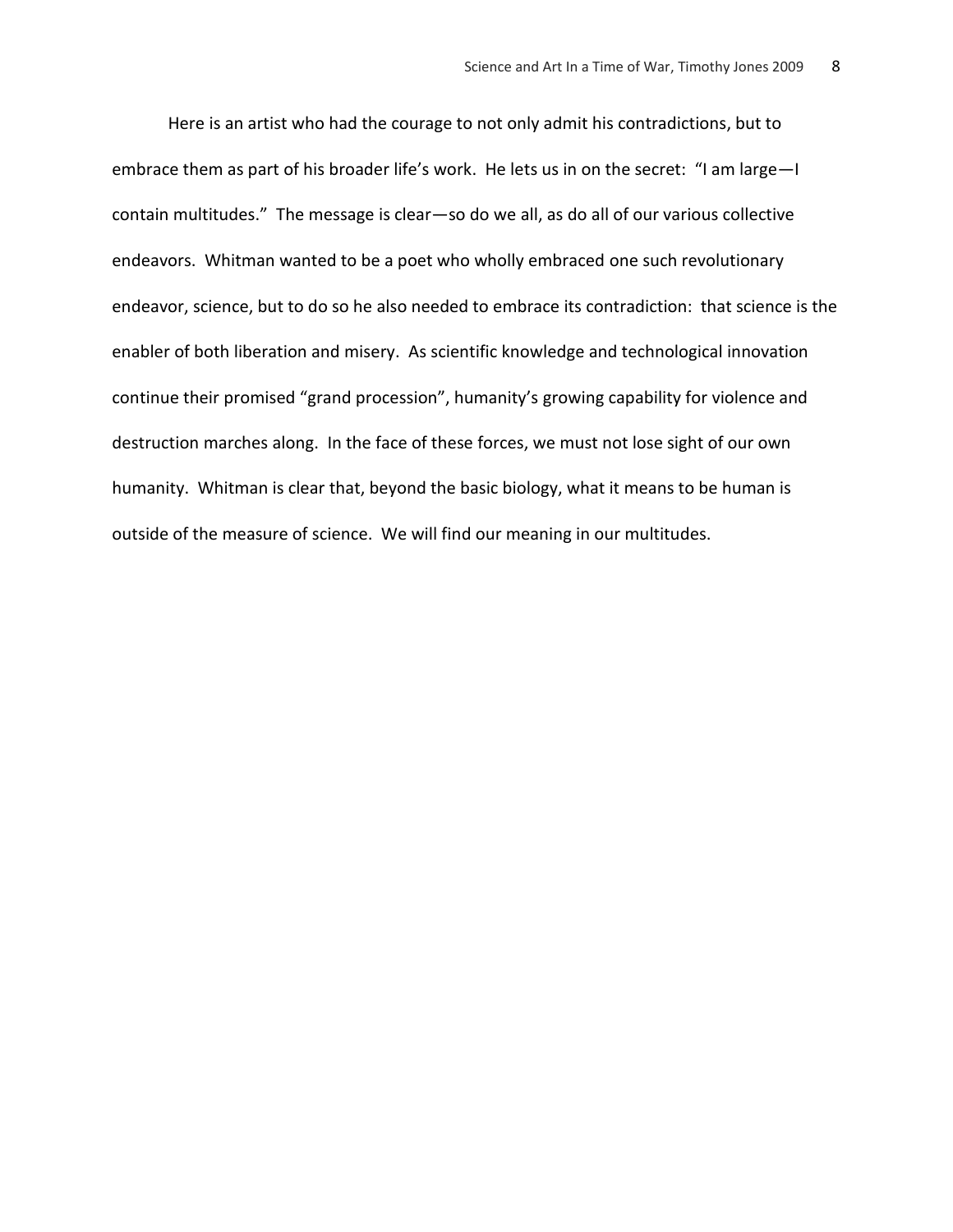## **Works cited:**

Whitman, Walt. Leaves of Grass: First and "Death-Bed" Editions.

Ed. Karen Karbiener. New York: Barnes & Noble Classics, 2004. 17.

Whitman, Walt. "Song of Myself." Leaves of Grass: First and "Death-Bed" Editions.

Ed. Karen Karbiener. New York: Barnes & Noble Classics, 2004. 51-52, 90.

Whitman, Walt. "When I heard the Lern'd Astronomer." Leaves of Grass: First and "Death-Bed" Editions. Ed. Karen Karbiener. New York: Barnes & Noble Classics, 2004. 423.

Whitman, Walt. "The Wound Dresser." Leaves of Grass: First and "Death-Bed" Editions. Ed. Karen Karbiener. New York: Barnes & Noble Classics, 2004. 457.

Whitman, Walt. "Song of Myself." Leaves of Grass: First and "Death-Bed" Editions.

Ed. Karen Karbiener. New York: Barnes & Noble Classics, 2004. 51-52.

Whitman, Walt. "Song of the Universal." Leaves of Grass: First and "Death-Bed" Editions.